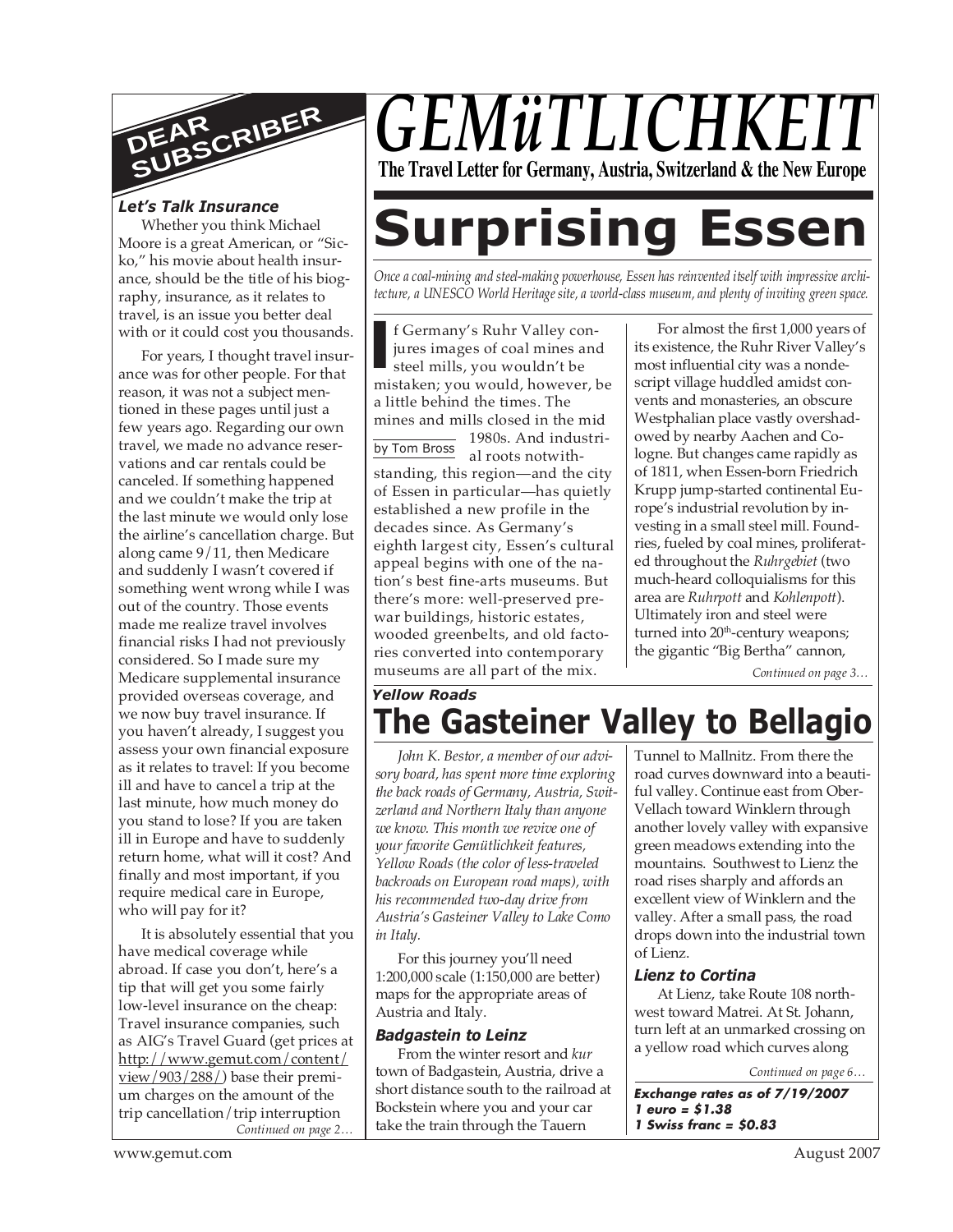www.gemut.com

#### *DEAR SUBSCRIBER Continued from page 1*

exposure. If you've paid \$5000 in advance for a cruise down the Danube you stand to lose the \$5000. But if your only potential loss is an airline cancellation charge, your exposure may be only \$250-\$300. If you're using frequent flyer miles it's almost zero. For a two-week trip, a 65 year-old traveler will pay \$346 for a Travel Guard Protect-Assist policy that will reimburse for a missed \$5,000 cruise. But if the exposure is, say, only \$350 the insurance costs only \$46. Here's the advantage to the \$46 premium; all buyers of that policy get same the \$25,000 coverage for medical expenses, \$500,000 for medical transportation, \$1,000 trip interruption insurance, \$1,500 trip delay, \$750 baggage and personal effects loss, \$250 baggage delay, and \$250 missed connection insurance. For an extra \$22, both the \$346 *and* the \$46 buyer can double the medical and emergency transportation coverages to \$50,000 and \$1 million. Of course, the insurer will only pay for medical transportation deemed necessary for treatment, and only to the nearest hospital, probably not in the U.S. On the other hand, if you are hospitalized for more than seven days the policy will pay for transportation for another person to come to your bedside. If you don't want to leave the decision about whether or not you'll be flown back to the U.S., and you are unable to fly commercial, consid-

er enrolling with companies like MedJet Assistance and AirMed International. Annual membership is around \$225.

Make sure you purchase your trip cancellation insurance soon after booking your travel. With Travel Guard, any pre-existing medical conditions will be excluded from coverage. Be careful, too, where you buy your trip cancellation insurance. Sellers such as Travel Guard and Travel Insured will actually give you a cash refund for travel canceled by illness, terrorist attack, the financial demise of a tour operator or cruise line, or other covered reason. Insurance purchased from travel providers such as a cruise company or tour operator, however, won't reimburse you if the company goes bankrupt, *and* if you have to cancel for other covered reasons, may not pay in cash but instead issue credits for future travel.

There is one more area of insurance that warrants close attention, car rental insurance; specifically collision (known also as CDW or LDW) and theft insurance. In countries where one is able—all European countries except Italy—we recommend relying on a credit card for these coverages. There are pitfalls, however. These real-life examples illustrate three of them:

Dick and Jane (not their real names) book a premium category car in France. They expect to get an Audi A6 or similar but are pleasantly surprised to be upgraded to a 7- Series BMW. A few hours later it occurs to them that their credit card CDW and theft coverage may exclude certain expensive and "exotic" cars. Indeed, they call Visa and discover their \$80,000 vehicle falls in the "too expensive" category. Dick and Jane are 100% liable if the car is damaged or stolen. Next day, at considerable inconvenience, they return the big Beamer, pay for a three-day rental (the minimum period) and begin a new contract that includes insurance (it's not possible to add insurance to a rental in progress).

Fred rents a car in Germany with a voucher he prepaid with his Mastercard prior to departure. Asked to provide a credit card upon arrival at the rental counter in Frankfurt to cover local charges (extra driver, road tax of  $£1.2$  per day) he pulls out his American Express card. Two weeks later the car is returned with a *Continued on page 8…*

#### **Using Gemütlichkeit**

• Hotel prices listed are for one night. Discounts are often available for longer stays.

• All hotel prices include breakfast unless otherwise noted.

• Local European telephone area codes carry the "0" required for in-country dialing. To phone establish-ments from outside the country, such as from the USA, do not dial the first "0".

#### **Logging on to Our Website**

Back issues in PDF format from January 1993, except for the most recent 10, are available free to subscribers only at www.gemut.com (click on "Members"). To access the issues, enter the user name and password published in this space each month. The new codes are:

User Name: **nssn** Password: **2176**

| <b>GEMÜTLICHKEIT</b><br><b>Vol. 21, No. 7</b>                                                                                                             | <b>HOTEL RESTAURANT RATING KEY</b> |                         |                            |                                    |
|-----------------------------------------------------------------------------------------------------------------------------------------------------------|------------------------------------|-------------------------|----------------------------|------------------------------------|
| August 2007<br>The Travel Letter for Germany, Austria, Switzerland & the New Europe                                                                       | <b>Rating Scale</b>                | <b>Scale</b>            | <b>Restaurant Criteria</b> |                                    |
|                                                                                                                                                           | Excellent                          | $16 - 20$               | Food                       | 65%                                |
| <b>Robert H. &amp; Elizabeth S. Bestor</b><br><b>Publishers:</b>                                                                                          | Above Average                      | $12 - 15$               | Service                    | 20%                                |
| Nikki Goth Itoi<br><b>Executive Editor:</b><br><b>Contributors:</b><br><b>Tom Bross</b>                                                                   | Average                            | $8 - 11$                | Atmosphere                 | 15%                                |
| Lydia Itoi                                                                                                                                                | Adequate                           | $4 -$<br>$\overline{7}$ |                            |                                    |
| <b>Thomas P. Bestor</b><br><b>Consulting Editor:</b>                                                                                                      | Unacceptable                       | $0 - 3$                 |                            |                                    |
| <b>Online Services:</b><br><b>Kurt Steffans</b>                                                                                                           |                                    |                         |                            |                                    |
| <b>Subscriber Travel Services:</b><br><b>Andy Bestor, Laura Riedel</b>                                                                                    | <b>Hotel Rating Criteria</b>       |                         | <b>Value Rating</b>        | <b>Scale</b>                       |
| Gemütlichkeit (ISSN 10431756) is published 10 times each year by UpCountry<br>Publishing, 288 Ridge Road, Ashland OR 97520. TOLL FREE: 1-800/521-         | People/Service                     | 30%                     | <b>Outstanding Value</b>   | $17 - 20$                          |
| 6722 or 541/488-8462, fax: 541/488-8468, e-mail travel@gemut.com. Web                                                                                     | Location/Setting                   | 15%                     | Very Good Value            | 12 <sup>2</sup><br>- 16            |
| site: www.gemut.com. Subscriptions are \$67 per year for 10 issues. While<br>every effort is made to provide correct information, the publishers can make | Guestrooms                         | 30%                     | Average Value              | $9 -$<br>11                        |
| no guarantees regarding accuracy.                                                                                                                         | Public rooms                       | 5%                      | <b>Below Average Value</b> | 5<br>-8<br>$\sim$ 100 $\mu$        |
| <b>POSTMASTER: SEND ADDRESS CHANGES TO:</b><br>Gemütlichkeit, 288 Ridge Road., Ashland OR 97520                                                           | Facilities/Restaurant              | 20%                     | A Rip-Off                  | 0<br>Δ<br>$\overline{\phantom{a}}$ |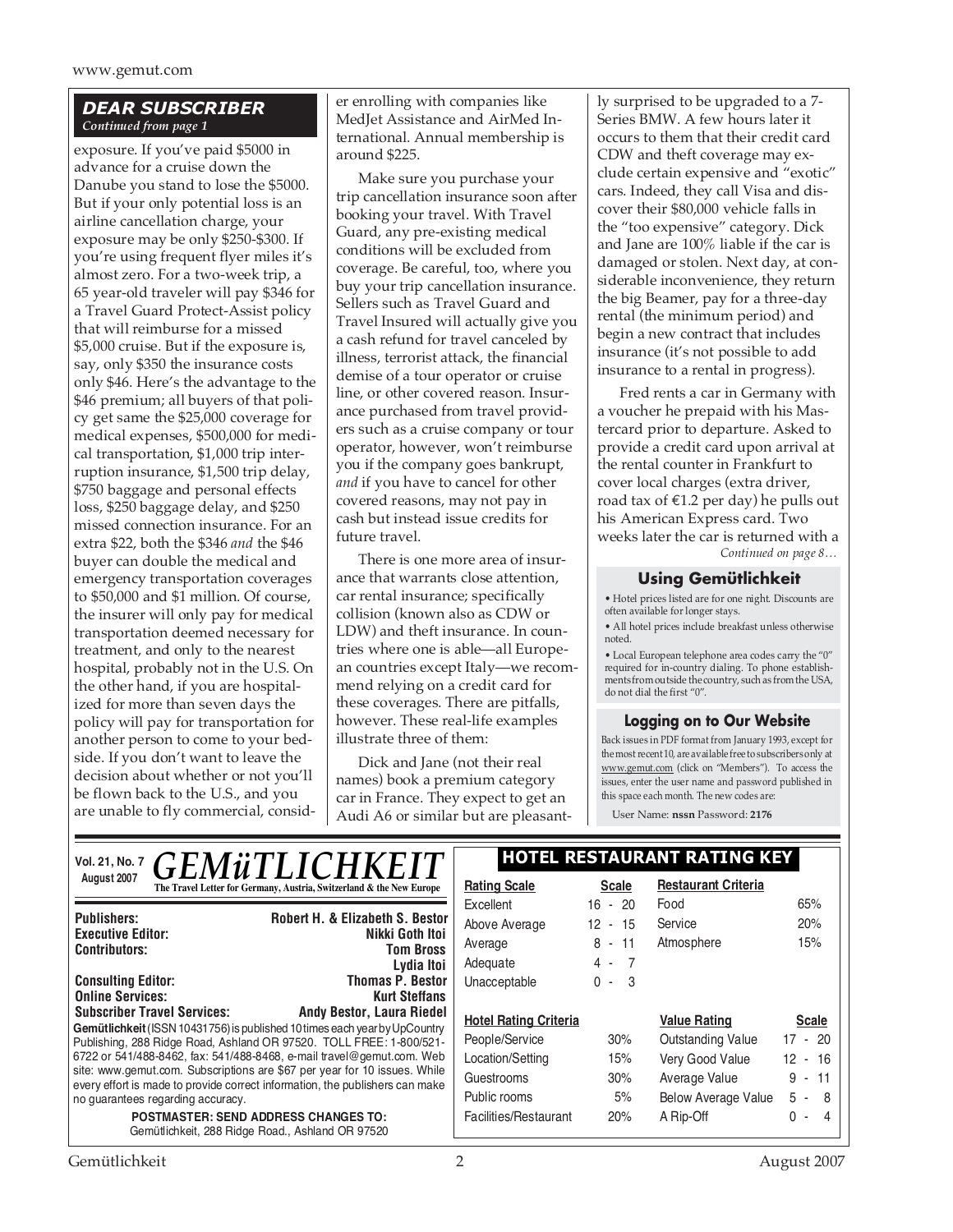### *ESSEN*

#### *Continued from page 1*

named for Friedrich's daughter, could shoot a projectile 120km/75 miles. Patriotic sloganeers proclaimed Essen as "Armory of the Reich" during World War II.

Those were the old days. Economic convulsions and new technologies—preceded in the mid-1940s by more than 200 Allied air raids doomed both the mills and the mines. Now generous expanses of forested greenbelts soften the Ruhr basin's topography, measuring 75 kilometers/46 miles east-west and 45 kilometers/28 miles north-south. On Essen's southwestern fringe, the greenbelt meets **Gruga Park**. Developed in 1929 for a regional horticultural show (*Ruhrländische Gartenbaumaustelung*), its 173 acres of botanical gardens, tropical greenhouses, walkways, ponds, picnic spots, recreational facilities, and a music pavilion are linked by the Grugabahn mini-railway.

Bicycle paths wind 240 kilometers (150 mi) throughout the metro area. Bike rentals are available on the north side of the *Hauptbahnhof*: full-day €7, half-day €5.

#### *Where the Krupps Lived*

Nearby, amidst forested hillsides, sailors, paddlers, and *Weisse Flotte* tour-boat passengers enjoy the calm, clear water of narrow Baldeneysee, an artificial lake known fondly as the "Blue Pearl of the Ruhr," fringed with willow trees and enhanced by beer gardens and in-line rollerskating lanes along its eight kilometers/five miles of shoreline. To create this dammed-up section of the river, 10,000 unemployed coal miners did the heavy-duty dredging work in 1930-31, digging and hauling in exchange for bread and beer.

Affluence prevails in the Bredeney neighborhood, which slopes down to touch the western arm of the lake, but nothing here or anywhere nearby can match neoclassical **Villa Hügel**, a 269 room, 185-acre estate completed in 1872. Three generations of Krupps made this their baronial home, and

#### **Essen Basics**

**Population:** 586, 750

**Elevation:** 116 meters (380 ft.)

**Visitor information:** Touristikzentrale Essen, Am Hauptbahnhof 2, 45127 Essen, tel: +49/ 201/19/443, fax: 88/72044, etouristikzentrale@essen.de, www.essen.de

#### **Driving distances from Essen to:**

| Berlin    | 728 km | 452 miles |  |  |
|-----------|--------|-----------|--|--|
| Frankfurt | 250 km | 155 miles |  |  |
| Hamburg   | 366 km | 186 miles |  |  |
| Bonn      | 98 km  | 61 miles  |  |  |
| Stuttgart | 425 km | 264 miles |  |  |
| Leipzig   | 461 km | 286 miles |  |  |
| Munich    | 636 km | 395 miles |  |  |
|           |        |           |  |  |

**Born in Essen:** Karl Baedeker, guidebook publisher (1801); Heinz Rühmann, popular movie star (1902)

**Infrastructure:** As one might expect, considering the Ruhr area's economic importance, its *Autobahn* network covers a sizeable tangle of high-speed routes. In Essen's *Hauptbahnhof* vicinity, a stretch of the A-4 *Autobahn* swoops beneath the city center by way of the *Ruhrschnellweg* tunnel, completed in the 1970s. The A-3 heads this way from Frankfurt via Cologne and Düsseldorf; the A-44 gets you quickly from Kassel and then Dortmund; the A-l links northerly Bremen and Hamburg with Essen. For slower going from Frankfurt, some travelers prefer driving along a superscenic road that curves alongside the Rhine. Continuing a bit beyond Düsseldorf, they can veer onto highways to reach metro Essen.

**Rail:** Essen's *Hauptbahnhof* is a key *Ruhrgebiet* rail-travel hub. Frankfurt's Rhein-Main Airport is on the national InterCityExpress network—with a schedule of frequent daily ICE departures northward from there direct to Essen (2 hours, 53 minutes).

**Airport:** Düsseldorf, 58 km/36 mi south

**Guided Sightseeing:** Free tours of Germany's tallest *Rathaus*, ascending to the postwar city hall's 22nd-floor observatory at 106 meters/348 ft. altitude; Tuesdays, 11am-12 noon.

Daily two-hour bus excursions (German narration only), all major points of interest, €10.

#### **Events:**

**Essen Original,** annual music, dance, literature and comedy festival on Kennedyplatz (rock, jazz, techno, reggae and hip-hop, plus a classical concert on Saturday), August 17-19

**Essener Maitember,** midyear celebrations all over town (plus outlying Kettwig, Werden and Borbeck) include outdoor concerts, sports competitions, art and handicraft exhibitions, dragon-boat races, food stands, May through September

**Essen Geniessen,** "restaurant roundabout" happens throughout the metro area, with more than a dozen eateries participating, September 7-October 21

**Essener Lichtwochen** (Light Weeks), citywide illuminations, 57th annual, October 28- January 5

**International Christmas Market**, 250 stalls on city-center streets and squares. November 22-December 23

today family portraits and two dozen priceless Gobelin tapestries hang on oak-paneled walls. Eight years after the war ended, the mansion opened to the public for tours, chamber-music concerts, and art exhibits.

#### *Inner-City Highlights*

Alongside Steeler Strasse at midcity crossroads, the high-domed **Alte Synagogue** is a ponderous neo-Moorish/*Jugendstil* edifice designed in 1913 by Edmund Körner. It now survives as a Jewish remembrance memorial and documentation center; permanent retrospectives delve into Naziism's repressions. Pedestrian shopping zones twist around the **Burgplatz**, where Essen's Westphalian-Gothic **Münster** (cathedral) has stood for more than eight centuries. Definitely do not bypass the **Domschatzkammer** in the cathedral's north chapel, which displays ecclesiastical and regal treasures crafted during the reign of Holy Roman Emperor, Otto the Great. For example, the circa-965 **Golden Madonna** is revered as the oldest three-dimensional image of the Virgin Mary and infant Jesus in existence.

Another auto-free shopping zone, long, wide **Kettwiger Strasse**—developed in the late 1920s—extends from the main railroad station through the commercial heart of the city and claims to be Germany's first such "urban-renewal" development. From an entertainment perspective, the Art Deco **Lichtburg** movie theater (Kettwiger Strasse 36) qualifies as an important landmark. It opened as Germany's biggest *Filmpalast* in 1928, and was lovingly restored and reopened a decade ago.

*Innenstadt* pedestrian corridors converge on **Kennedyplatz**, which is spacious enough for May-June volleyball tournaments and a public ice-skating rink in winter. The well-known Karstadt department store chain, headquartered in Essen, will dominate a mammoth 200-store retail/restaurant/office complex, shaped like a spaceship, currently under construction on Limbecker Platz and targeted for completion in 2008.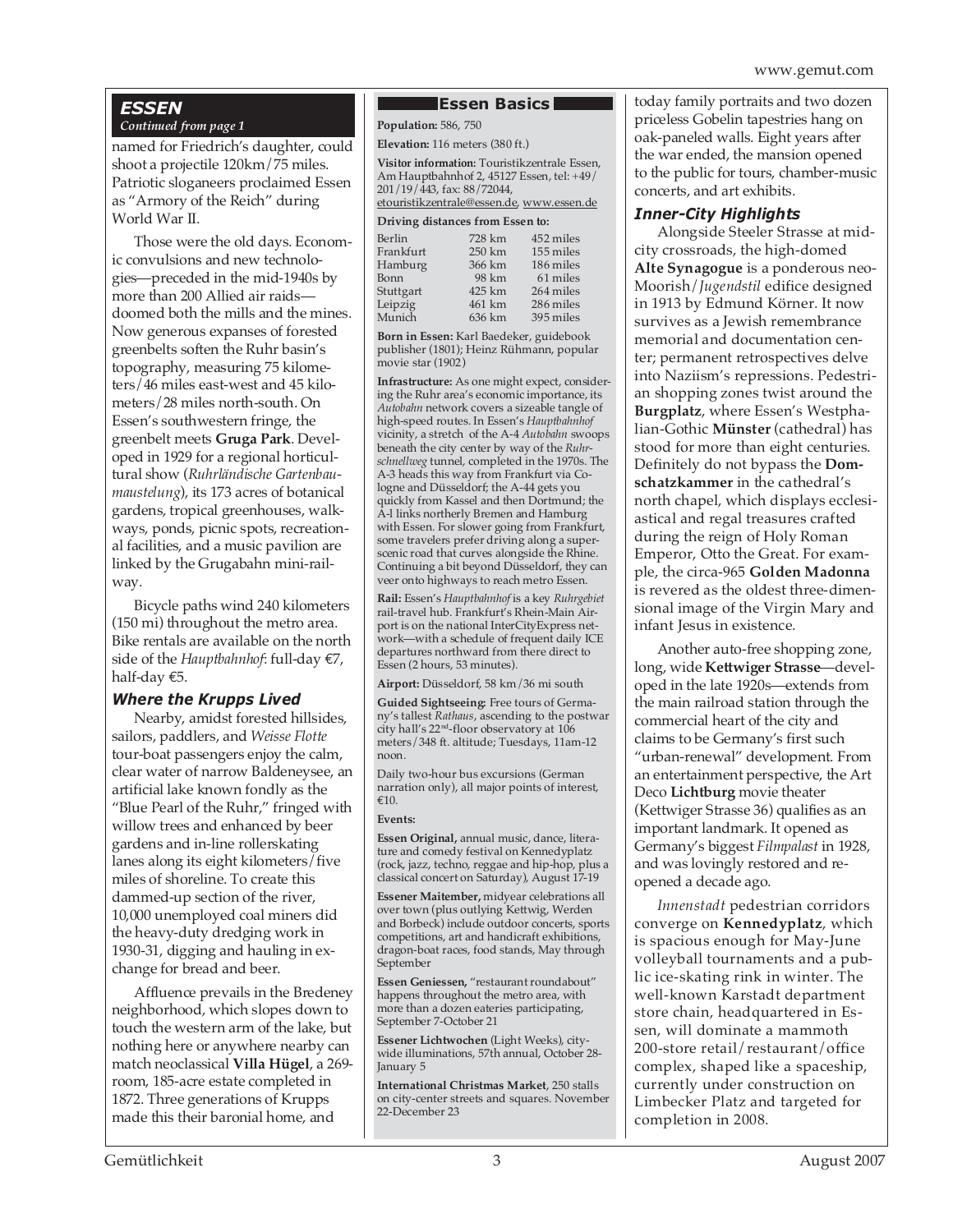#### www.gemut.com

#### *Prewar Buildings*

Where Lindenallee meets Hirschlandplatz, ritzy boutiques line the skylit Linden Galerie inside architect Körner's sandstone, clock-towered **Deutschlandhaus** (1928), a form-andfunction, curves-and-angles, Bauhaus classic. Another eye-catcher, arcaded brick **Haus der Technik** (1922-25) faces the north side of the *Hauptbahnhof* from across Hollestrasse. Here, too: the Wilhelminian-style **Handelshof** (1911-12), which housed oldtime Essen's fanciest stores, plus a restaurant and hotel (recently reborn as a four-star Mövenpick). Commuters emerging from the train station can't miss seeing the Handelshof's boosterish rooftop sign: *Essen die Einkaufstadt (*Essen the Shopping City*)* in blazing yellow and blue capital letters, up there since 1950.

Situated two blocks from rail station underpasses, Essen's southside **Stadtgarten** arose from widespread wartime ruins as a cultural oasis with flowerbeds and a duck pond—delightfully serene compared with the busy weekday atmosphere on the other side of the tracks. In 1988, citizens had a brandnew **Opera House**, commissioned by Finnish architect Alvar Aalto and built inside the park. Sixteen years later, across the lawn from that white curvilinear beauty, Essen Philharmonic musicians moved into their just-completed concert hall: the handsome, courtyarded **Saalbau**. Onsite is the **Wallberg**, a restaurant and beer garden at Huyssenallee 53.

After viewing the Stadtgarten greenery, continue slightly farther south by way of Bismarckstrasse. This is the direct route to one of Germany's very best fine-arts museums, the **Folkwang**. Galleries in the 1950s-era edifice focus on  $19<sup>th</sup>$ - and  $20<sup>th</sup>$ -century French and German paintings (notable works by Manet, Degas, Cézanne, Gauguin, and Toulouse-Lautrec, along with Caspar David Friedrich, Max Liebermann, Max Klinger, Emil Nolde, Paula Modersohn-Becker, and Ernst Ludwig Kirchner), plus sculptures and a major collection of historic photographs. In the same locale, the

**Deutsche Plakat Museum** is crammed with the most extensive poster collection in continental Europe: 340,000 items spanning two centuries of advertising and propaganda graphics.

You might sense a Dallas, Atlanta, or Pittsburgh resemblance on the *Innenstadt* skyline, where highrises have sprung up during the postwar period. Looming within sight of the Folkwang and the opera house, the cylindrical, 31-story **RWE Tower** houses headquarters offices for Germany's preeminent power-generating conglomerate. It stands 127 meters/416 feet, surpassing even the boxy black *Rathaus*.

#### *Recycled "Krupp City" Behemoths*

Vestiges of the Krupp's bygone empire can be seen right in town. A decade ago, developers transformed a cavernous *Jugenstil* brick machine shop, dating from the early  $20<sup>th</sup>$  century, into the 1,700-seat **Colosseum Theater**, where Broadway road-show musicals attract capacity audiences.

Via Gelsenkirchner Strasse, head eight kilometers (five miles) to Essen's immediate northern outskirts, where the tower surmounting Krupp's former **Zollverein #12** coal-mine shaft stands awesomely tall as a landmark of symmetrical 1932 Bauhaus ironwork construction, hence its eminence as a UNESCO World Heritage Site since 2001. Now the A-frame monolith functions as a visual gateway for tours and demonstrations along with varied entertainment offerings and avant-garde art exhibits, scheduled year-round in what used to be Zollverein's echoing *Kesselhaus* boiler room.

This gritty old factory complex now has a chandeliered restaurant in the high-ceilinged, naked-stone compressor hall, and a swimming pool amidst the rusted blast furnaces, steam valves, and overhead pipelines. As conceived by celebrity architect Sir Norman Foster, the boiler room became the **Red Dot Museum** of international contemporary design (1,000 consumer products, ranging from screwdrivers and wristwatches to coffee pots, plumbing fixtures, armchairs and automobiles).

Overall, we were impressed with the entirely new atmosphere for prewar Germany's mightiest industrial region, where coal-mining and steelmaking operations ceased in 1986. Comparably impressive changeovers are evident in such neighboring cities as Duisburg, Dortmund, Oberhausen and Bochum, now linked by the Ruhr Valley's signposted **Industrial Heritage Trail**.

#### **Essen Hotels**

#### Ambassador

 You'll have to trade location for great rates and no-frills utilitarian ambience exemplified by this midprice-range hotel's 70 rooms in "modern-rustic" style, with shower-onlyno-tub bathrooms. Guests get a copious breakfast buffet each morning, and have a sauna and whirlpool as relaxation amenities.

#### **Daily Rates:** Singles from €55, doubles from €80

**Contact:** Ambassador Hotel, Viehofer Strasse 23, 45127 Essen-Mitte, tel. +49/201/2477 30, fax 2026 49, info@ambassador-essen.de, www.ambassador-essen.de **Rating:** QUALITY 12/20, VALUE 15/20

#### Welcome Hotel

Slick, functional, and conveniently situated on the eastern flank of the downtown core, with Essen's *Rathaus* skyscraper looming right behind, this property is an adequate 176-room choice for vacation and business travelers. A walk to the massive stone synagogue at Porsche-Platz takes just about five-six minutes. Shower-only bathrooms and rather compact bedrooms are the downside. Meals are served in a restaurant called Sunny Side and outdoors on the Sunny Flower terrace.

**Daily Rates:** Singles €85-125, doubles €115-155

**Contact:** Welcome Hotel, Schützenbahn 58, 45127 Essen-Mitte, tel. +49/ 201/1779, fax 1779 199, info@welcome-to-essen.de, www.welcome-to-essen.de. **Rating:** QUALITY 13/20 VALUE 15/20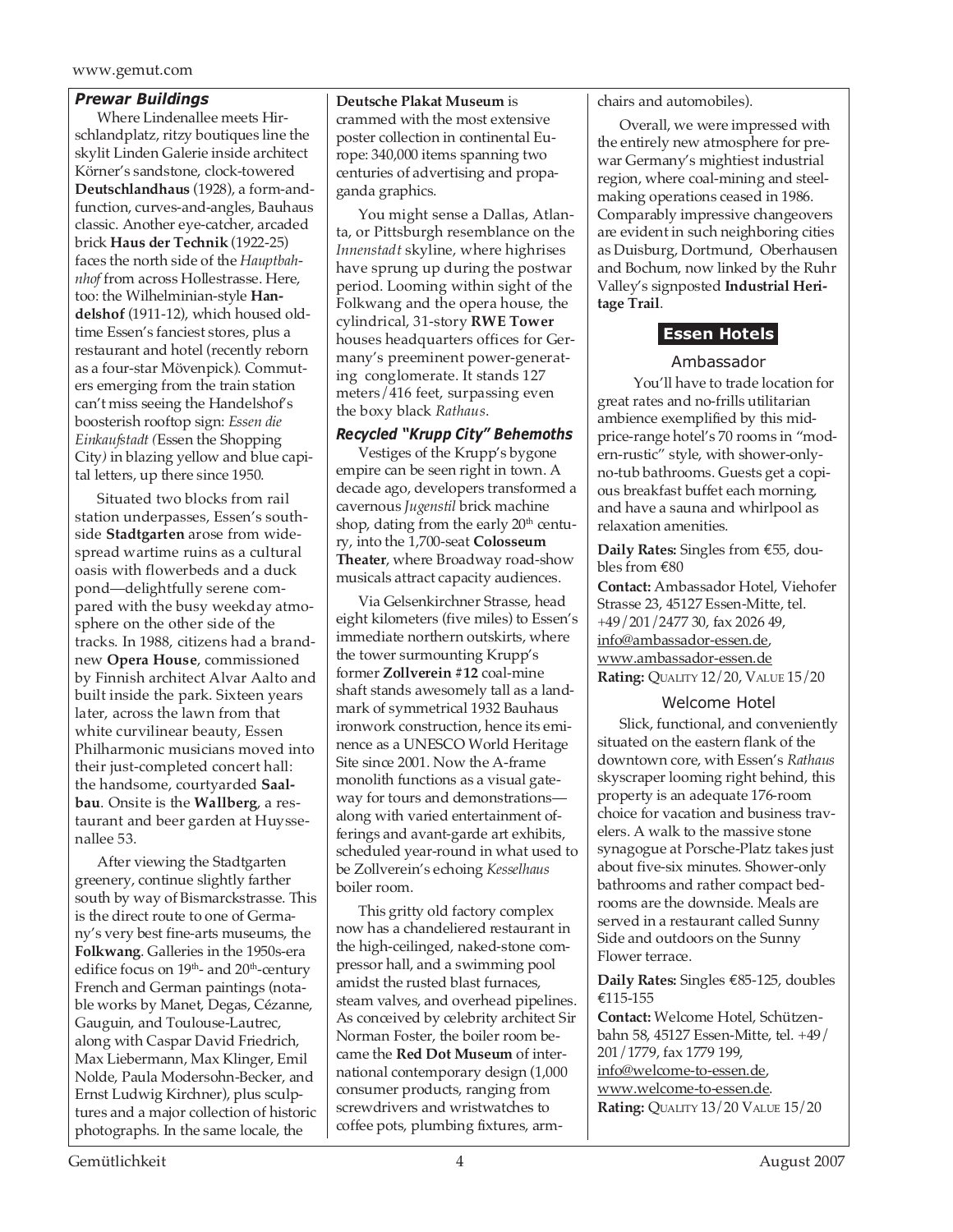#### Essener Hof

Erected on the site of an 1883 inn called Heberge zur Heimat, the Bosse family's urbane, four-star hotel stands within walking distance of Essen's Hauptbahnhof. The choicest of contemporary-furnished guestrooms overlook a landscaped inner courtyard; same for the cozy breakfast room. The old-time, woodsy Lutherstube functions as a gathering place for light meals and beer-quaffing. Seafood choices top the menu in Treff Langeoog, a restaurant known for its Nordic flair and smoking/ nonsmoking sections.

**Daily Rates:** Singles €76-119, doubles €104-165

**Contact:** Essener Hof, Teichstrasse 2, 45127 Essen-Mitte, tel. +49/201/2450, fax 2425 751, info@essener-hof.com, www.essener-hof.com **Rating:** QUALITY 13/20 VALUE 14/20

Ruhr Hotel

You'll find pension-type budget accommodations in a hotel that's been in business since 1956. The location is a leafy south-side neighborhood midway between Essen's Stadtgarten and Gruga Park. Rooms are clean, hospitable, and bare-bones comfortable, with dark solid-wood furnishings and shower-no-tub bathrooms. A substantial buffet is served in the bay-windowed breakfast room.

**Daily Rates:** Singles €89, doubles €98 **Contact:** Ruhr Hotel, Krawehlstrasse 42, 45130 Essen, tel. +49/201/778 053, fax 780 283, info@ruhrhotel.de, www.ruhrhotel.de

**Rating:** QUALITY 10/20 VALUE 13/20

#### Stadt Margarethenhöhe

Commendably, Krupp management had well-above-average subsidized housing settlements built for company employees, (inspired by the social-activist zeal of boss Friedrich's wife Margarethe) and masterfully designed by Georg Metzendorf. This four-star hotel originally centered on one of those preplanned garden colonies, dating from 1909. Guestrooms and public areas are amply proportioned and colorfully decorated. A bar and lounge augment Restaurant "M," a gathering place for brunch

every Sunday, 11am-2pm. Staying here has recreational advantages, such as direct access to bicycle paths, as well as to Gruga Park and its botanical gardens by way of scenic Lührmannstrasse.

**Daily Rates:** Singles from €134, doubles from €164

**Contact:** Stadt Margarethenhöhe, Steil Strasse 46, 45149 Essen, tel. +49/201/ 4386 0, fax 4386 100, info@margarethenhoehe.com, www.margarethenhoehe.com **Rating:** QUALITY 14/20 VALUE 15/20

#### Schlosshotel Hugenpoet

These aristocratic accommodations are 16 kilometers/10 miles south of midtown Essen, in a mid-17<sup>th</sup>-century *Wasserschloss* surrounded by a moat. *Inhaber* owners Petra and Michael Lübbert give guests the royal treatment, welcoming them to their twin-turreted manor house, where deluxe touches include canopy beds and antique furnishings in 25 bedrooms, each with a separate sitting area. A black marble staircase leads down to the richly carpeted grand foyer and its three massive sandstone fireplaces. Paintings by students of Michelangelo hang in the Green Salon. (In case you're wondering, that rather odd Hugenpoet nomenclature means Toad Pool in Low German, so expect froggy figurines and emblems scattered throughout the premises).

Meals are served in Nesselrode—a formal dining room with a strong French emphasis and international wine list—and also in the Germanic, country-style Hugenpöttchen's glassed-in terrace. Tennis courts are onsite, and guests take complimentary shuttle rides to a nearby fitness club, where "wellness" therapies include exercise equipment and Ayurvedic beauty treatments.

**Daily Rates:** Singles from €205, doubles from €245

**Contact:** Schlosshotel Hugenpoet, August-Thyssen-Strasse 51, 4529 Essen-Kettwig, tel. +49/2054/120 40, fax 120 450, info@hugenpoet.de, www.hugenpoet.de. **Rating: QUALITY 17/20, VALUE 15/20.** 

#### **Essen Restaurants**

hôme Bar Brasserie Grill

A Euro-hip, citified restaurant with a sleek-and-shiny look and an open kitchen attracts downtown office workers as well as out-of-towners. Once meals are ordered, they're grilled right at your table, so be prepared for back-and-forth chit chat. Preferred main-course options are the beef (€17.50), lamb (€17.90) and pork medallions (€13.80). A plump *Schnitzel* is served with home fries and salad (€9.50). The hungriest customers tend toward the mixed *Grillplatte* (chicken-beef-lamb, €18.70).

Fish dishes earn equally high marks, such as tuna steak (€14.20), *Zanderfilet* (pike-perch, €13.40) and a huge seafood *Grillplatte* spiced with dabs of Dijon mustard (€18.40). American-type burgers  $(\text{\textsterling}8.50\text{-}9.80)$  appear on the menu too. Bremen-brewed Becks beer is available on tap (*vom Fass*) as a mealtime accompaniment.

**Contact:** hôme Bar Brasserie Grill, Rathenaustrasse 2-4, 45127 Essen-Mitte, tel. +49/201/8109 913, fax 8109

#### **Key Websites for the Traveler**

**• www.gemut.com** Gateway site for travelers to Germanic Europe, including car rental, rail passes, hotel bookings, traveler feedback, travel tips, and past issues (free access to back issues for subscribers; see log-on info on page 2).

**• www.viamichelin.com** The Michelin database of hotels and restaurants, plus great interactive trip planning tools.

**• www.travelessentials.com** Guidebooks, maps, travel accessories, luggage, all at 10 percent off for subscribers. Use discount code gemut2006.

**• www.webflyer.com** Informative frequent-flyer forums make this a must for air travelers.

**• bahn.hafas.de/bin/query.exe/en** German rail website, with train schedules throughout Europe, as well as Germany.

**• www.sbb.ch/index\_e.htm** Swiss and European rail schedules.

**• www.ski-europe.com** Top Web resource for skiers with much data on Alpine resorts.

**• www.myswitzerland.com** Website of Switzerland's national tourist authority.

**• www.germany-tourism.de** Germany's national tourist authority.

**• www.austria.info/us** Austria's national tourist authority.

**• www.historicgermany.com** Website for an alliance of historic German cities.

**• www.thetravelinsider.info** Info on electronic devices used by travelers — cell phones, computers, etc.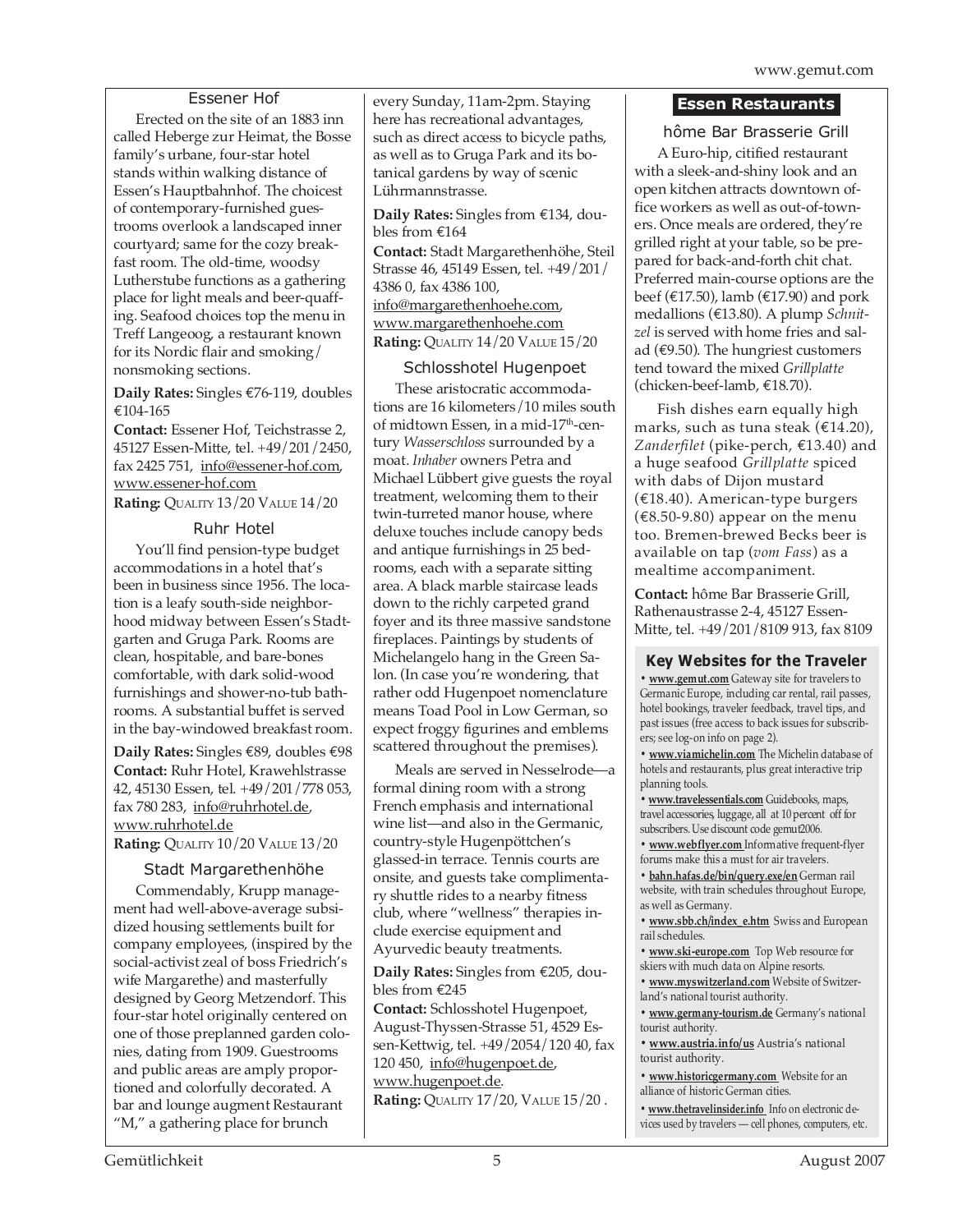911, www.home-brasserie-essen.de **Rating:** QUALITY 16/20 VALUE 15/20

#### Brinkhoff's Pfefferkorn

 This restaurant is invitingly woodsy and kitschy, located on an inner-city corner with sidewalk tables augmenting indoor seating. On the menu are 10 kinds of *Schnitzel*  $(\text{\textsterling}10.50-12.90)$ , well-prepared meat dishes (€13.90-16.90), and seafood (€9.30-12.40). Guests' can choose Dortmunder Union or Essen-brewed Stauder beer as well as from an extensive wine list.

**Contact:** Brinkhoff's Pfefferkorn, Rathenaustrasse 5, 45127 Essen-Mitte, tel. +49/201/236 312, fax 365 4686 **Rating:** QUALITY 12/20 VALUE 14/20

#### Landhaus Rutherbach

A fair distance south of midtown clamor, in the leafy and serene Kettwig neighborhood, this place's relaxed tempo blends smoothly into the local scene. Oak beams overhang a main dining room warmed by a fireplace. Two sun terraces with glass ceilings are appropriately *gemütlich*; even more so out beneath the beer garden's chestnut trees.

Chef Holger Skrzipale oversees three-course German and French regional dinner menus ranging from €11.50 to 17.20 (meat entrèes) and €13.90 to 16 (fish). His noblest effort might go into smoked-pork *Kasslersteak* with subtly soured white cabbage and buttered potatoes. After any of those, think about making the homemade raspberry parfait (€5.80) your grand finale.

**Contact:** Landhaus Rutherbach, Ruhrtalstrasse 221, 45219 Essen-Kettwig, tel. +49/201/495 246, www.rutherbach.de **Rating:** QUALITY 16/20 VALUE 15/20

#### Blumenhof

Elderly Esseners have emotional feelings about this café-bistro, set amidst a palmy *Wassergarten* in Gruga Park. RAF bombers obliterated the original layout during an April 1942 air raid—so what's been faithfully rebuilt implies renewed life following wartime havoc. Proprietors Jürgen Knolle and Ernst Paschetag run a

pleasantly casual establishment that appeals to families, with copious indoor dining areas and an ever-popular sun-shaded lakeside terrace.

Daily afternoon buffets (€24.50 per-person) that morph into expanded Sunday brunches are table-laden affairs ranging from salad bar to dessert selections. Between those offerings are roast beef, scrambled eggs, salmon, vegetables and more, plus heaping Münster sausage plates.

**Contact:** Restaurant Blumenhof, Lührmannstrasse 70, 45131 Essen, tel. +49/201/856 1050, fax 856 1059, info@blumenhof-essen.de, www.blumenhof-essen.de. **Rating:** QUALITY 15/20 VALUE 15/20

#### Bonne Auberge

For a change from omnipresent pork-and-potatoes Germanic fare, Essen's Alsatian-accentuated French restaurant, on the culinary scene since 1974, gets a thumbs-up. As overseen by Thierry Eidenwall, gourmet cuisine, a 120-bottle wine list, and whitetablecloth elegance, merits this establishment's coveted Gault-Millau *toque*. Weather permitting, waitstaff brings meals out to streetside tables. Aside from artfully presented appetizers and desserts, main dinner courses range €17.50-23.50. The location (closed Sundays) is three blocks south of the Stadtgarten; only a bit farther from the Folkwang art museum.

**Contact:** Bonne Auberge, Witteringstrasse 41, 45130 Essen, tel. +49/201/ 783 999, www.bonne-auberge.de **Rating:** QUALITY 14/20 VALUE 15/20

#### Rüttenscheider Hausbrauerei

In south-side Essen's hip and trendy Rüttenscheid district, settle into the very essence of a zesty, talkative brewpub, pouring a dozen variations of beer made to *Braumeister* Volkmar Kampl's specifications. Menu choices jibe with this kind of laid-back, flirty scene, topped by such meaty specials as *Brauerschnitzel* and *Bierbrauersteak* (€10.95 each)—in addition to full-course pork lunches and dinners (€13.95-16.90). Or opt for the grilled *Schweinemedaillons Hopfengarten* (€13.95) while you taste-test your beer and blend with the Euro-casual

after-hours crowd.

**Contact:** Rüttenscheider Hausbrauerei, Girardetstrasse 2, 45131 Essen, tel. +49/ 201/790 060, fax 790 070

**Rating: QUALITY 13/20 VALUE 16/20 <b>E** 

#### *YELLOW ROADS Continued from page 1*

the river. St. Johann is about 13.5 kilometers northwest of Lienz. Follow the yellow road north along the river to the little village of Huben. Near the church, turn left toward Hopgarten, St. Veit and St. Jakob. A sign announces that St. Jakob is 21 km from Huben.

Between Huben and Dollach is a roadside marker telling a story of extremely high water in the narrow valley in 1965 and 1966 (also the year of the major flood in Venice). Hundreds of buildings were destroyed and miles of highway were also damaged or destroyed.

The village of St. Veit is accessible on a narrow Bergstrasse above the main road, and offers interesting views of the valley from both directions.

The resort town of St. Jakob is surrounded by high green meadows, and filled with hotels, restaurants and facilities for winter tourists. Much of the year, the porches, windows and balconies overflow with flowers of all kinds.

Beyond St. Jakob, the road rises to a pass and from that point follows along a saddle in the mountains somewhat above the tree line for several kilometers leading to the Italian border.

There you join a narrow, one-way road which may close at regular periods to allow traffic from the other direction. We were required to wait about 40 minutes at the border before receiving permission to travel down the mountain.

After the one-way descent proceed through the Antholzer Valley, hugging one side of the mountain above the valley floor and the river and passing through a number of small Italian villages, many with picturesque churches. Green meadows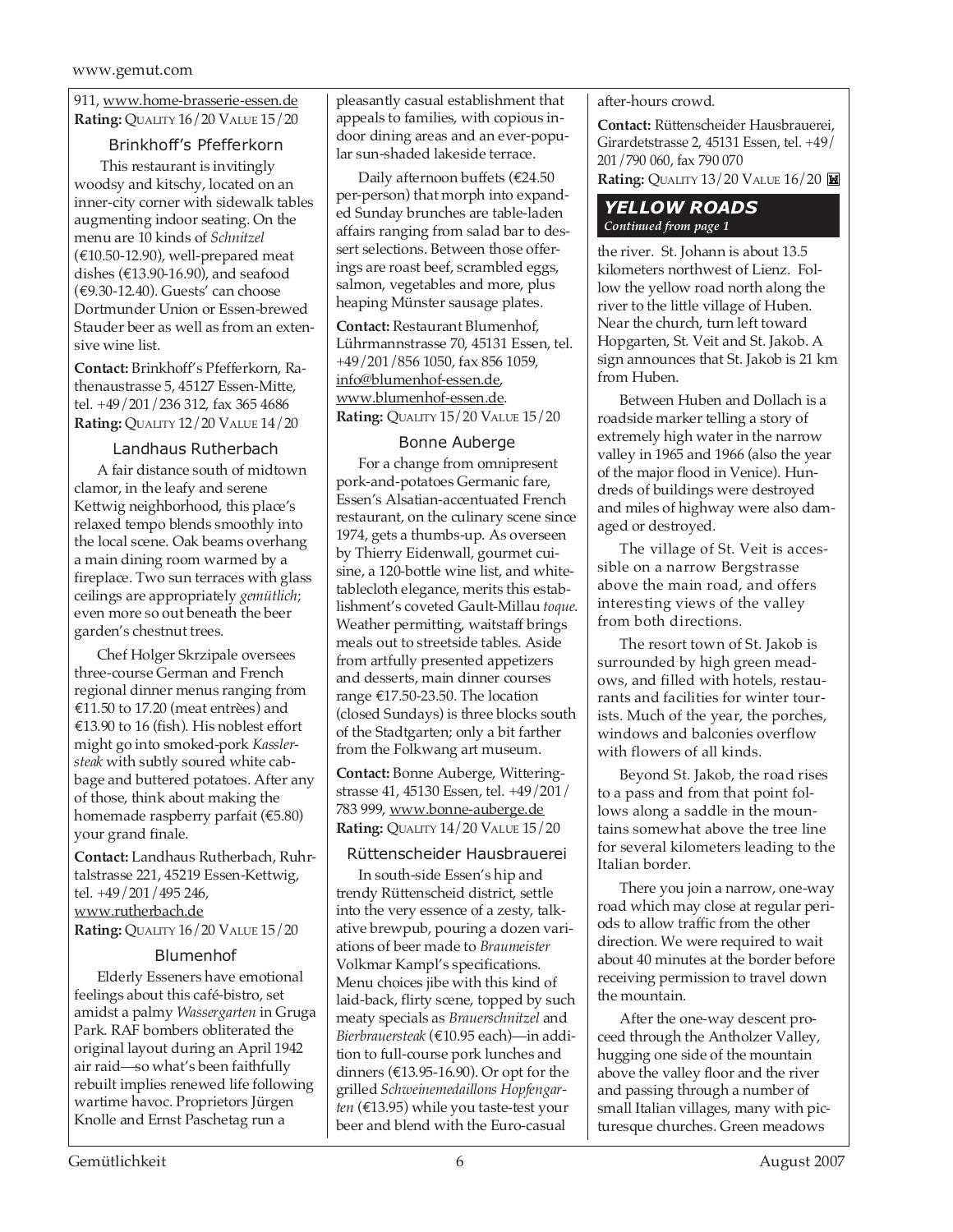carpet the slopes of the mountains across the valley. Your map of the region will use symbols to indicate the many picturesque views and interesting sights.

At the intersection with Route 49, proceed east to the intersection with Route 51 going south to Cortina. After 14 kms, one can proceed from that point either on Route 51 to Cortina or on Route 48. The latter is suggested because of the magnificent views of the Dolomites. The late afternoon sun particularly enhances the color.

#### *Cortina to Como*

The trip from Cortina to Lake Como is both exciting and exhausting. Between Cortina and Bolzano, the road winds through four very high mountain passes with spectacular views of the Dolomites and what seems like hundreds of sharp turns. The road is two lanes all the way to Bolzano, but at times barely wide enough for two cars. When a truck or a bus is encountered, it is sometimes necessary to come to a complete stop to allow the other vehicle to proceed.

One must simply find a way through the industrial city of Bolzano to connect with route 42 going in the direction of the Mendel Pass. One way is to follow the signs to Merano and then turn left in the direction of the Mendel Pass when the roads separate. Route 42 will take you all the way to Edolo. Along this route are at least two or three mountain passes including Mendel Pass and Tonale Pass. Tonale is a huge winter sports center.

At Edolo, turn west on Route 39 toward Lake Como. Proceed south along the lake's east shore. At Varenna, board the car ferry to Bellagio. Be sure to make clear that Bellagio is your destination, otherwise your car may be positioned on the ferry so that you will not be able to disembark until the boat reaches Cadenabbia, one stop beyond Bellagio.

#### The Hotels

Bad Hofgastein has the advantage of being less expensive and more of a "real town" than the resort of Badgastein. Besides, if you're there out of



season, you'll find many Badgastein hotels, restaurants and shops closed.

The **Grand Parkhotel** in Bad Hofgastein is rather large and elegant in the Tyrolean style, with all amenities, including indoor pool, sauna and treatment facilities. Most guests are on the half-pension arrangement but we chose the breakfast-only option. Though we have not tried the hotel's restaurant, the small bar is pleasant for an afterdinner glass of champagne.

Number 101 is ample in size and has its own balcony with a good view of the mountains to the southwest.

Though expensive, the five-star Parkhotel is an excellent value.

**Contact:** Grand Parkhotel, A-5630, Bad Hofgastein, Austria, tel. +43/ 06432/6356, fax 8454, office@grandparkhotel.at www.grandparkhotel.at. Double rooms with breakfast and dinner range from €198 in summer to €274. **Rating:** QUALITY 17/20, VALUE 17/20

The **Hotel Europa**, in the downtown area of Cortina, is not inexpensive but is usually open in the offseason, something that cannot be said for most hotels in town. Guest rooms are nice but small. We recommend this hotel because it is comfortable, clean and available. Our endorsement would be a good deal stronger, however, if the cost for a double room were about \$50 per night less.

**Contact:** Hotel Europa, corso Italia 207, 32043 Cortina d'Ampezzo, Italy, tel. +39/0436/3221, fax 868204, heuropa@sunrise, www.hoteleuropacortina.it. Double

rooms cost €114 to €254, depending on season.

**Rating:** QUALITY 10/20, VALUE 9/20

Bellagio is a small resort town on the side of a hill on an island in Lake Como. Our hotel of choice, the 48 room **Hotel du Lac**, is operated by a British couple and is thus a favorite of English visitors, many of whom come in the spring for the lovely flower gardens. We recommend a room on the front of the hotel facing the lake, such as Number 45.

There is not a great deal to do in Bellagio, but it is very restful. The town has several good restaurants that are not expensive.

In the afternoon, with a bottle of wine purchased at a nearby store, you can sit on the du Lac's porch and look out over the lake.

Each day the boat from Como brings copies of *USA Today* and we like to walk up the hill to the little book store, buy a copy, then find a table somewhere in the sun and read the news from home.

To see more beautiful gardens and flowers, take the ferry to Cadenabbia and go to the Villa Carlotta.

**Contact:** Hotel du Lac, 22021 Bellagio, Italy, tel. +39/031/950320, fax 951624, dulac@tin.it, www.bellagiohoteldulac.com. Doubles €160-190 **Rating: QUALITY 15/20, VALUE 12/20**